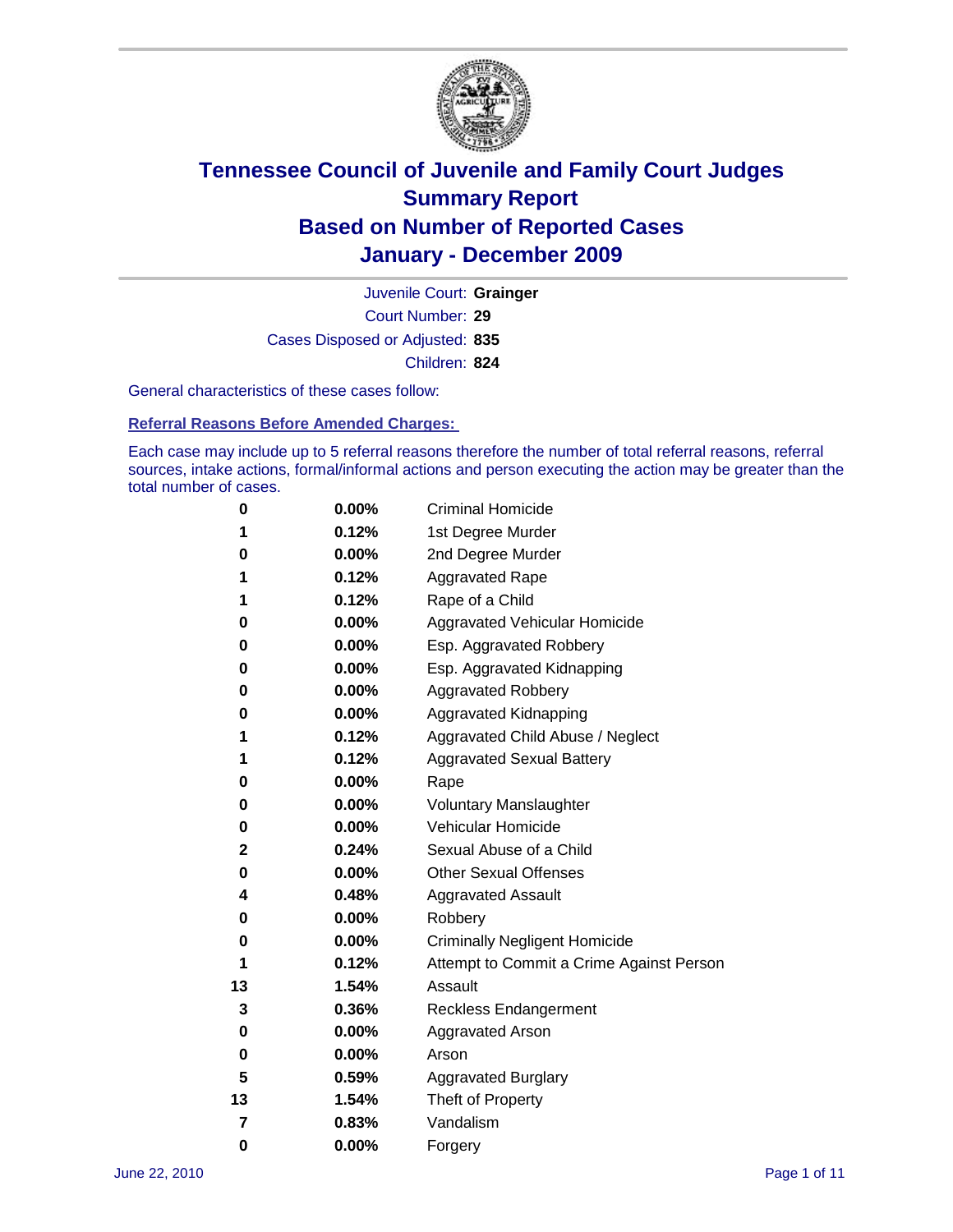

Court Number: **29** Juvenile Court: **Grainger** Cases Disposed or Adjusted: **835**

Children: **824**

#### **Referral Reasons Before Amended Charges:**

Each case may include up to 5 referral reasons therefore the number of total referral reasons, referral sources, intake actions, formal/informal actions and person executing the action may be greater than the total number of cases.

| 0            | 0.00%    | <b>Worthless Checks</b>                                     |
|--------------|----------|-------------------------------------------------------------|
| 1            | 0.12%    | Illegal Possession / Fraudulent Use of Credit / Debit Cards |
| 4            | 0.48%    | <b>Burglary</b>                                             |
| 0            | 0.00%    | Unauthorized Use of a Vehicle                               |
| 0            | 0.00%    | <b>Cruelty to Animals</b>                                   |
| 0            | 0.00%    | Sale of Controlled Substances                               |
| 9            | 1.07%    | <b>Other Drug Offenses</b>                                  |
| 7            | 0.83%    | <b>Possession of Controlled Substances</b>                  |
| 0            | 0.00%    | <b>Criminal Attempt</b>                                     |
| 0            | 0.00%    | Carrying Weapons on School Property                         |
| 0            | 0.00%    | Unlawful Carrying / Possession of a Weapon                  |
| 1            | 0.12%    | <b>Evading Arrest</b>                                       |
| 0            | 0.00%    | Escape                                                      |
| 0            | 0.00%    | Driving Under Influence (DUI)                               |
| 16           | 1.90%    | Possession / Consumption of Alcohol                         |
| 1            | 0.12%    | Resisting Stop, Frisk, Halt, Arrest or Search               |
| $\mathbf{2}$ | 0.24%    | <b>Aggravated Criminal Trespass</b>                         |
| 0            | 0.00%    | Harassment                                                  |
| 0            | 0.00%    | Failure to Appear                                           |
| 0            | 0.00%    | Filing a False Police Report                                |
| 2            | 0.24%    | Criminal Impersonation                                      |
| 10           | 1.19%    | <b>Disorderly Conduct</b>                                   |
| 0            | 0.00%    | <b>Criminal Trespass</b>                                    |
| 0            | 0.00%    | <b>Public Intoxication</b>                                  |
| 0            | $0.00\%$ | Gambling                                                    |
| 3            | 0.36%    | Traffic                                                     |
| 0            | $0.00\%$ | <b>Local Ordinances</b>                                     |
| 0            | 0.00%    | Violation of Wildlife Regulations                           |
| 6            | 0.71%    | Contempt of Court                                           |
| 4            | 0.48%    | Violation of Probation                                      |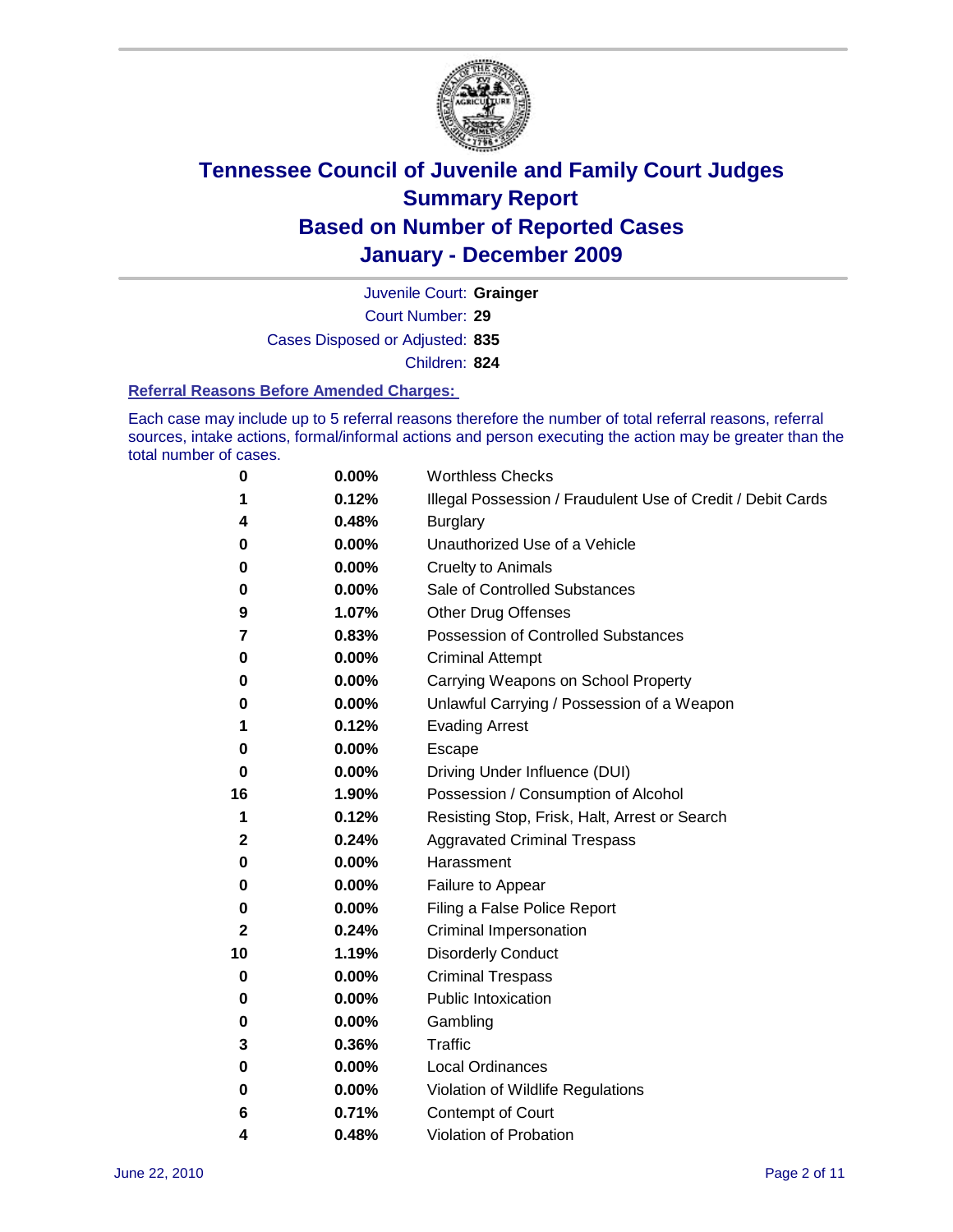

Court Number: **29** Juvenile Court: **Grainger** Cases Disposed or Adjusted: **835** Children: **824**

#### **Referral Reasons Before Amended Charges:**

Each case may include up to 5 referral reasons therefore the number of total referral reasons, referral sources, intake actions, formal/informal actions and person executing the action may be greater than the total number of cases.

| 0                       | 0.00%   | Violation of Aftercare                 |
|-------------------------|---------|----------------------------------------|
| 35                      | 4.16%   | <b>Unruly Behavior</b>                 |
| 56                      | 6.65%   | Truancy                                |
| 19                      | 2.26%   | In-State Runaway                       |
| $\mathbf{2}$            | 0.24%   | Out-of-State Runaway                   |
| 15                      | 1.78%   | Possession of Tobacco Products         |
| 3                       | 0.36%   | Violation of a Valid Court Order       |
| $\overline{\mathbf{2}}$ | 0.24%   | <b>Violation of Curfew</b>             |
| $\mathbf{2}$            | 0.24%   | Sexually Abused Child                  |
| 4                       | 0.48%   | <b>Physically Abused Child</b>         |
| 84                      | 9.98%   | Dependency / Neglect                   |
| 1                       | 0.12%   | <b>Termination of Parental Rights</b>  |
| 0                       | 0.00%   | <b>Violation of Pretrial Diversion</b> |
| 0                       | 0.00%   | Violation of Informal Adjustment       |
| 87                      | 10.33%  | <b>Judicial Review</b>                 |
| 5                       | 0.59%   | <b>Administrative Review</b>           |
| 7                       | 0.83%   | <b>Foster Care Review</b>              |
| 259                     | 30.76%  | Custody                                |
| 8                       | 0.95%   | Visitation                             |
| 5                       | 0.59%   | Paternity / Legitimation               |
| 119                     | 14.13%  | Child Support                          |
| 0                       | 0.00%   | <b>Request for Medical Treatment</b>   |
| 0                       | 0.00%   | <b>Consent to Marry</b>                |
| 10                      | 1.19%   | Other                                  |
| 842                     | 100.00% | <b>Total Referrals</b>                 |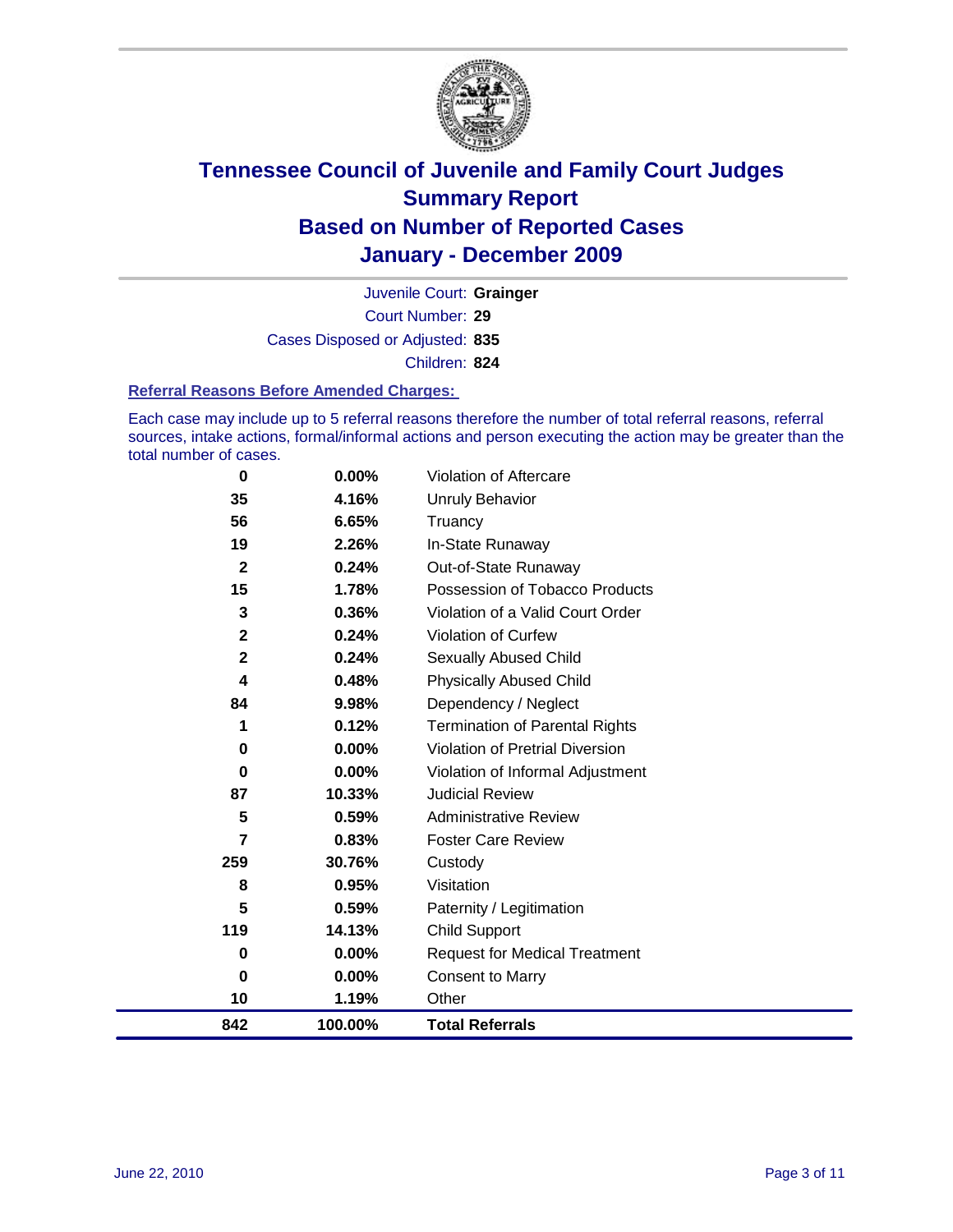

| Juvenile Court: Grainger   |                                 |                                   |  |  |  |
|----------------------------|---------------------------------|-----------------------------------|--|--|--|
|                            | Court Number: 29                |                                   |  |  |  |
|                            | Cases Disposed or Adjusted: 835 |                                   |  |  |  |
|                            | Children: 824                   |                                   |  |  |  |
| <b>Referral Sources: 1</b> |                                 |                                   |  |  |  |
| 149                        | 17.70%                          | Law Enforcement                   |  |  |  |
| 97                         | 11.52%                          | Parents                           |  |  |  |
| 53                         | 6.29%                           | <b>Relatives</b>                  |  |  |  |
| $\bf{0}$                   | $0.00\%$                        | Self                              |  |  |  |
| 69                         | 8.19%                           | School                            |  |  |  |
| 3                          | 0.36%                           | <b>CSA</b>                        |  |  |  |
| 307                        | 36.46%                          | <b>DCS</b>                        |  |  |  |
| 116                        | 13.78%                          | <b>Other State Department</b>     |  |  |  |
| 0                          | 0.00%                           | <b>District Attorney's Office</b> |  |  |  |
| 38                         | 4.51%                           | <b>Court Staff</b>                |  |  |  |
| 0                          | $0.00\%$                        | Social Agency                     |  |  |  |
| $\mathbf{2}$               | 0.24%                           | <b>Other Court</b>                |  |  |  |
| $\mathbf{2}$               | 0.24%                           | Victim                            |  |  |  |
| 1                          | 0.12%                           | Child & Parent                    |  |  |  |
| 0                          | 0.00%                           | Hospital                          |  |  |  |
| 0                          | $0.00\%$                        | Unknown                           |  |  |  |
| 5                          | 0.59%                           | Other                             |  |  |  |
| 842                        | 100.00%                         | <b>Total Referral Sources</b>     |  |  |  |

### **Age of Child at Referral: 2**

| 9<br>0 | 1.09%<br>0.00% | Ages 19 and Over<br><b>Unknown</b> |  |
|--------|----------------|------------------------------------|--|
|        |                |                                    |  |
|        |                |                                    |  |
|        |                | Ages 17 through 18                 |  |
| 185    | 22.45%         | Ages 15 through 16                 |  |
| 113    | 13.71%         | Ages 13 through 14                 |  |
| 55     | 6.67%          | Ages 11 through 12                 |  |
| 378    | 45.87%         | Ages 10 and Under                  |  |
|        |                | 84<br>10.19%                       |  |

<sup>1</sup> If different than number of Referral Reasons (842), verify accuracy of your court's data.

<sup>2</sup> One child could be counted in multiple categories, verify accuracy of your court's data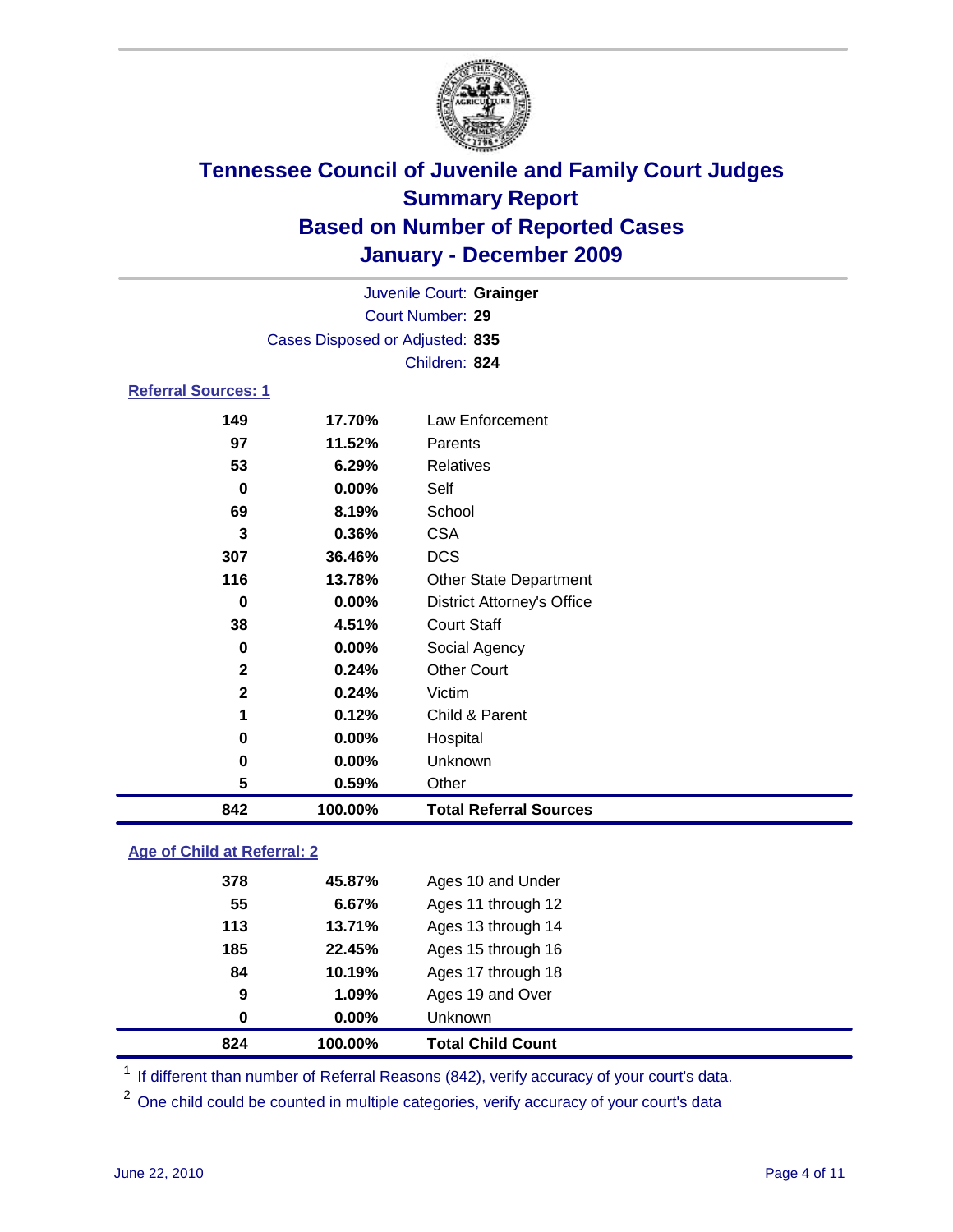

| Juvenile Court: Grainger                |                                 |                          |  |  |
|-----------------------------------------|---------------------------------|--------------------------|--|--|
| Court Number: 29                        |                                 |                          |  |  |
|                                         | Cases Disposed or Adjusted: 835 |                          |  |  |
|                                         |                                 | Children: 824            |  |  |
| Sex of Child: 1                         |                                 |                          |  |  |
| 478                                     | 58.01%                          | Male                     |  |  |
| 346                                     | 41.99%                          | Female                   |  |  |
| $\mathbf 0$                             | 0.00%                           | Unknown                  |  |  |
| 824                                     | 100.00%                         | <b>Total Child Count</b> |  |  |
| Race of Child: 1                        |                                 |                          |  |  |
| 806                                     | 97.82%                          | White                    |  |  |
| 8                                       | 0.97%                           | African American         |  |  |
| $\mathbf 0$                             | 0.00%                           | Native American          |  |  |
| $\bf{0}$                                | 0.00%                           | Asian                    |  |  |
| 10                                      | 1.21%                           | Mixed                    |  |  |
| $\mathbf 0$                             | 0.00%                           | Unknown                  |  |  |
| 824                                     | 100.00%                         | <b>Total Child Count</b> |  |  |
| <b>Hispanic Origin: 1</b>               |                                 |                          |  |  |
| 13                                      | 1.58%                           | Yes                      |  |  |
| 811                                     | 98.42%                          | No                       |  |  |
| $\mathbf 0$                             | 0.00%                           | Unknown                  |  |  |
| 824                                     | 100.00%                         | <b>Total Child Count</b> |  |  |
| <b>School Enrollment of Children: 1</b> |                                 |                          |  |  |
| 619                                     | 75.12%                          | Yes                      |  |  |
| 201                                     | 24.39%                          | No                       |  |  |
| 4                                       | 0.49%                           | Unknown                  |  |  |
| 824                                     | 100.00%                         | <b>Total Child Count</b> |  |  |

One child could be counted in multiple categories, verify accuracy of your court's data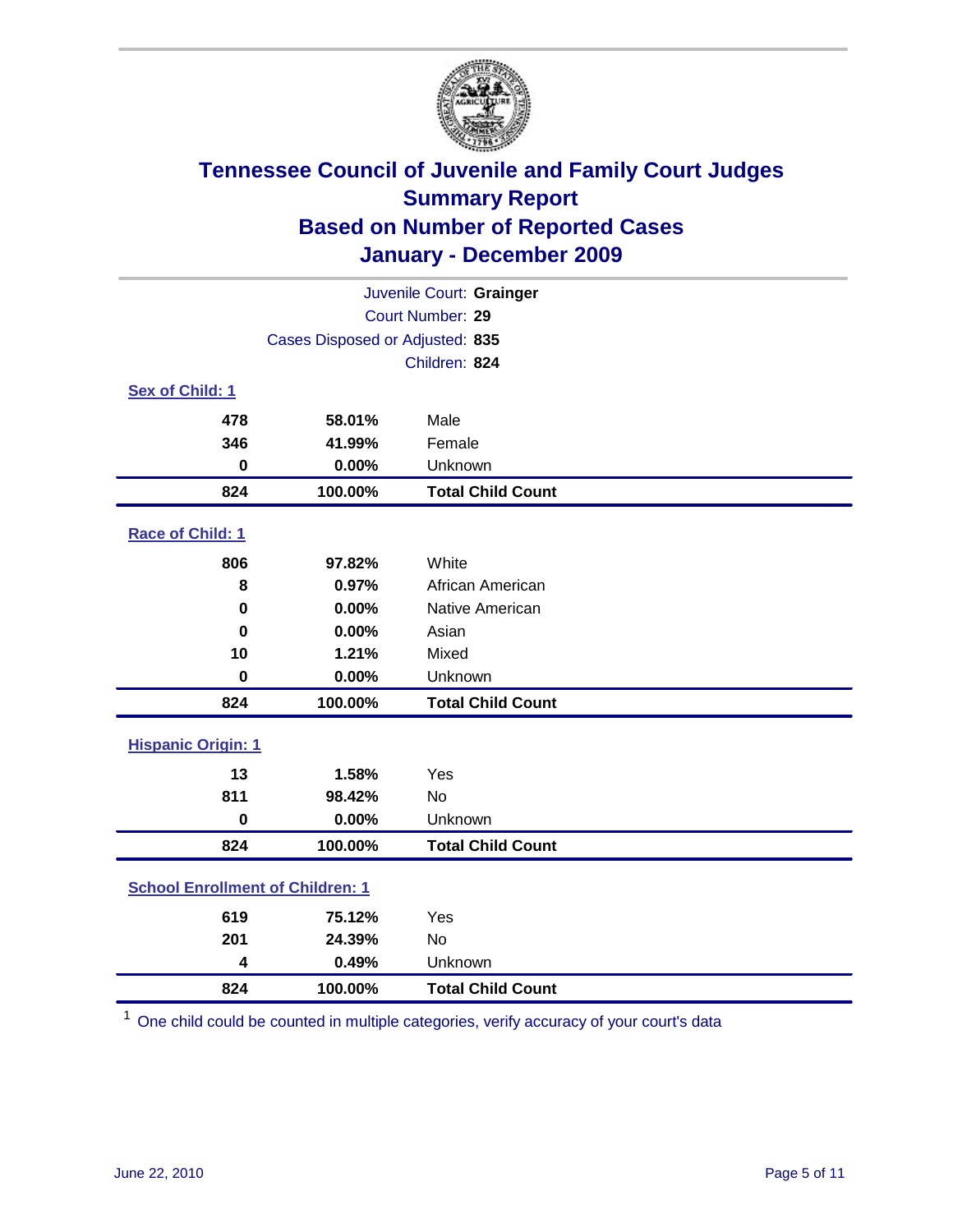

Court Number: **29** Juvenile Court: **Grainger** Cases Disposed or Adjusted: **835** Children: **824**

#### **Living Arrangement of Child at Time of Referral: 1**

| 824 | 100.00%  | <b>Total Child Count</b>     |
|-----|----------|------------------------------|
| 13  | 1.58%    | Other                        |
| 8   | 0.97%    | Unknown                      |
| 3   | 0.36%    | Independent                  |
| 0   | 0.00%    | In an Institution            |
| 0   | $0.00\%$ | In a Residential Center      |
| 2   | 0.24%    | In a Group Home              |
| 96  | 11.65%   | With Foster Family           |
| 0   | 0.00%    | With Adoptive Parents        |
| 237 | 28.76%   | <b>With Relatives</b>        |
| 57  | 6.92%    | With Father                  |
| 344 | 41.75%   | With Mother                  |
| 3   | 0.36%    | With Mother and Stepfather   |
| 2   | 0.24%    | With Father and Stepmother   |
| 59  | 7.16%    | With Both Biological Parents |
|     |          |                              |

#### **Type of Detention: 2**

| 835 | 100.00%  | <b>Total Detention Count</b> |  |
|-----|----------|------------------------------|--|
| 0   | 0.00%    | Other                        |  |
| 820 | 98.20%   | Does Not Apply               |  |
| 0   | $0.00\%$ | <b>Unknown</b>               |  |
| 1   | 0.12%    | Psychiatric Hospital         |  |
| 0   | 0.00%    | Jail - No Separation         |  |
| 0   | $0.00\%$ | Jail - Partial Separation    |  |
| 0   | $0.00\%$ | Jail - Complete Separation   |  |
| 14  | 1.68%    | Juvenile Detention Facility  |  |
| 0   | $0.00\%$ | Non-Secure Placement         |  |
|     |          |                              |  |

<sup>1</sup> One child could be counted in multiple categories, verify accuracy of your court's data

<sup>2</sup> If different than number of Cases (835) verify accuracy of your court's data.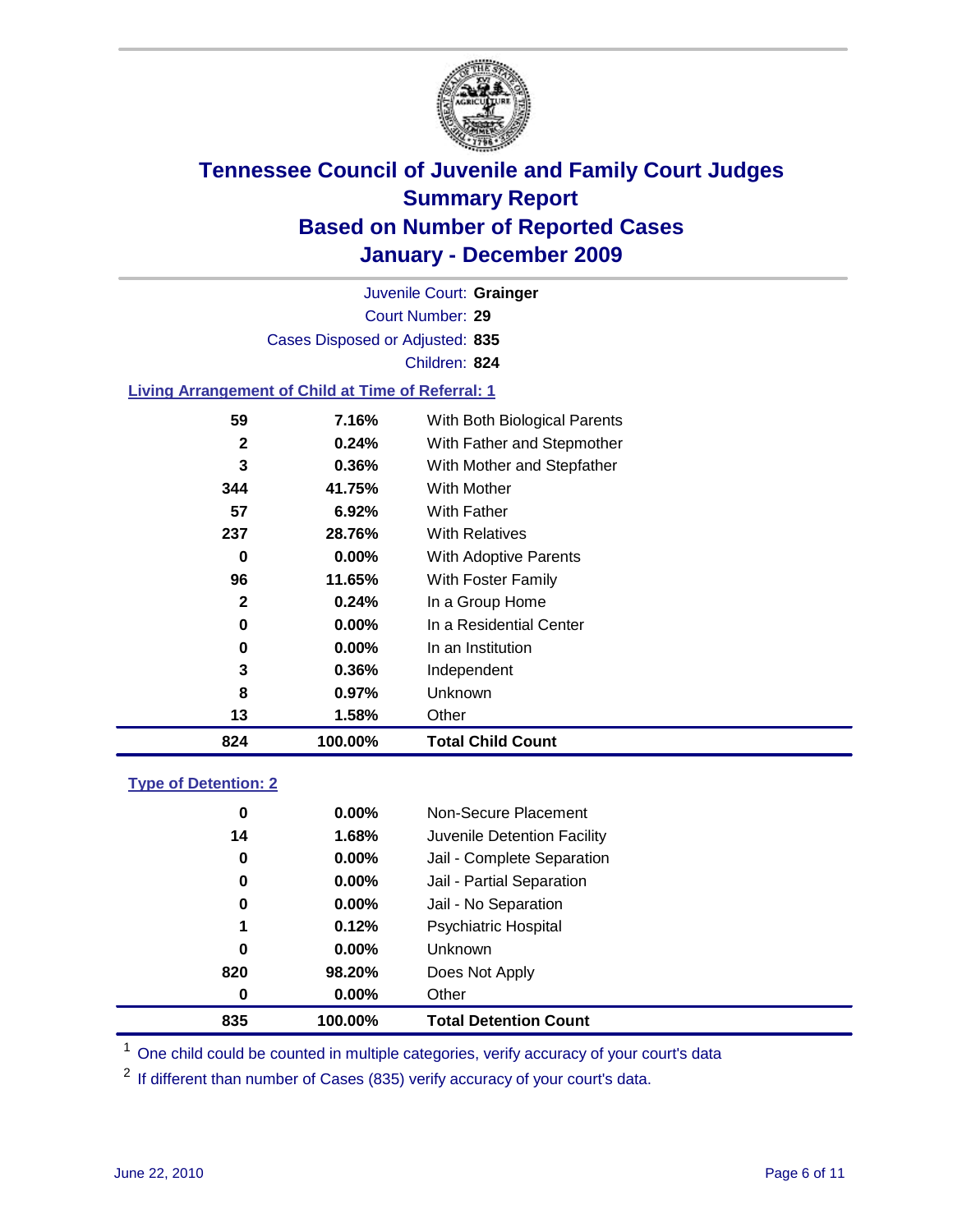

|                          | Juvenile Court: Grainger                           |                                      |  |  |  |  |
|--------------------------|----------------------------------------------------|--------------------------------------|--|--|--|--|
|                          | Court Number: 29                                   |                                      |  |  |  |  |
|                          | Cases Disposed or Adjusted: 835                    |                                      |  |  |  |  |
|                          | Children: 824                                      |                                      |  |  |  |  |
|                          | <b>Placement After Secure Detention Hearing: 1</b> |                                      |  |  |  |  |
| 8                        | 0.96%                                              | Returned to Prior Living Arrangement |  |  |  |  |
| $\mathbf{2}$             | 0.24%                                              | Juvenile Detention Facility          |  |  |  |  |
| $\bf{0}$                 | 0.00%                                              | Jail                                 |  |  |  |  |
| $\bf{0}$                 | 0.00%                                              | Shelter / Group Home                 |  |  |  |  |
| 0                        | 0.00%                                              | <b>Foster Family Home</b>            |  |  |  |  |
| 0                        | 0.00%                                              | Psychiatric Hospital                 |  |  |  |  |
| U                        | 0.00%                                              | Unknown                              |  |  |  |  |
| 825                      | 98.80%                                             | Does Not Apply                       |  |  |  |  |
| $\mathbf 0$              | 0.00%                                              | Other                                |  |  |  |  |
| 835                      | 100.00%                                            | <b>Total Placement Count</b>         |  |  |  |  |
| <b>Intake Actions: 2</b> |                                                    |                                      |  |  |  |  |
|                          |                                                    |                                      |  |  |  |  |
| 797                      | 94.66%                                             | <b>Petition Filed</b>                |  |  |  |  |
| 37                       | 4.39%                                              | <b>Motion Filed</b>                  |  |  |  |  |
| $\mathbf{2}$             | 0.24%                                              | <b>Citation Processed</b>            |  |  |  |  |
| 0                        | 0.00%                                              | Notification of Paternity Processed  |  |  |  |  |
| 1                        | 0.12%                                              | Scheduling of Judicial Review        |  |  |  |  |
| $\bf{0}$                 | 0.00%                                              | Scheduling of Administrative Review  |  |  |  |  |
| 5                        | 0.59%                                              | Scheduling of Foster Care Review     |  |  |  |  |
| $\bf{0}$                 | 0.00%                                              | Unknown                              |  |  |  |  |
| 0                        | 0.00%                                              | Does Not Apply                       |  |  |  |  |
| $\pmb{0}$                | 0.00%                                              | Other                                |  |  |  |  |
| 842                      | 100.00%                                            | <b>Total Intake Count</b>            |  |  |  |  |

<sup>1</sup> If different than number of Cases (835) verify accuracy of your court's data.

<sup>2</sup> If different than number of Referral Reasons (842), verify accuracy of your court's data.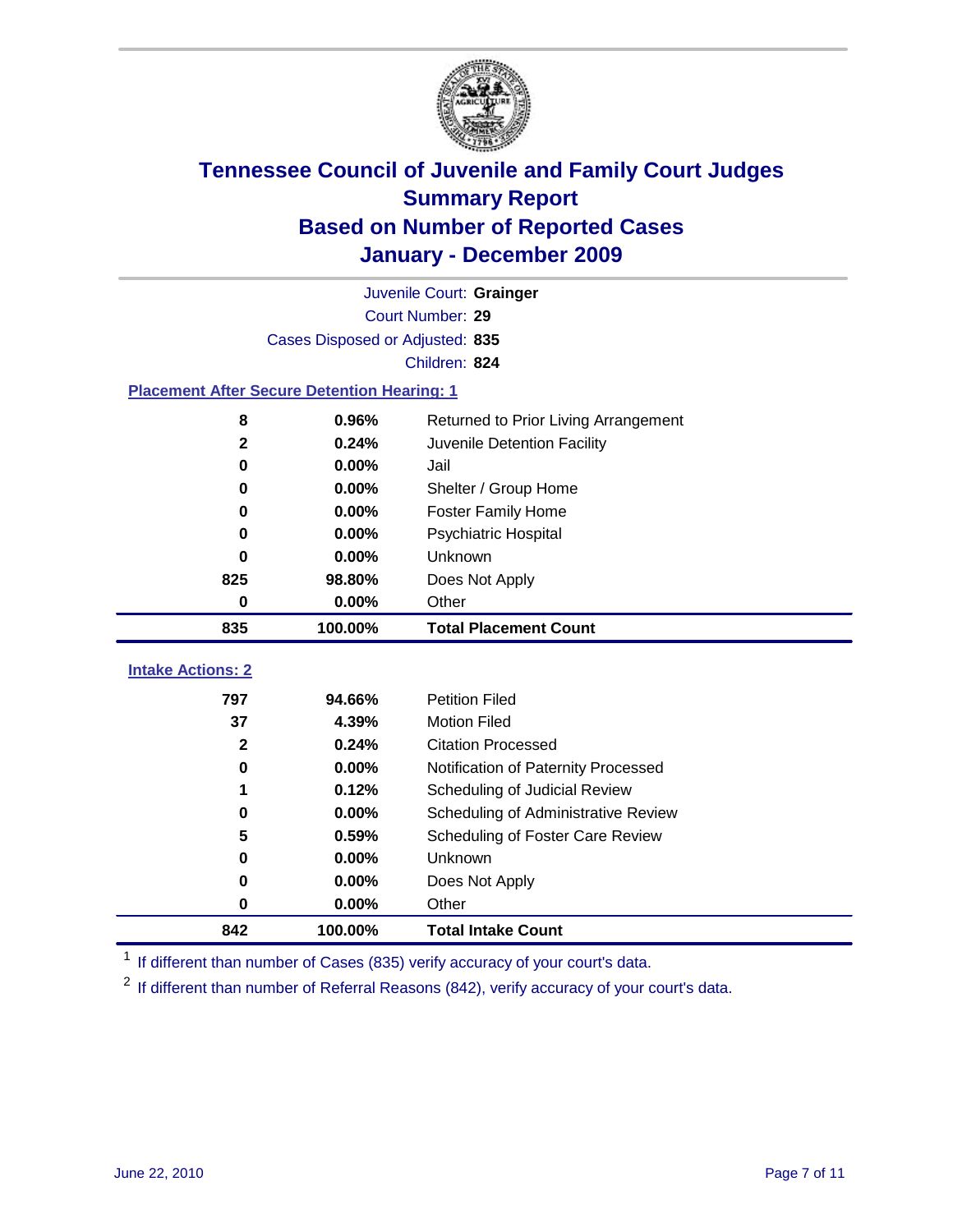

Court Number: **29** Juvenile Court: **Grainger** Cases Disposed or Adjusted: **835** Children: **824**

#### **Last Grade Completed by Child: 1**

| 824         | 100.00%        | <b>Total Child Count</b>          |
|-------------|----------------|-----------------------------------|
| $\pmb{0}$   | 0.00%          | Other                             |
| $\mathbf 2$ | 0.24%          | Unknown                           |
| 0           | 0.00%          | Never Attended School             |
| 0           | 0.00%          | Graduated                         |
| 0           | 0.00%          | <b>GED</b>                        |
| 0           | 0.00%          | Non-Graded Special Ed             |
| 19          | 2.31%          | 12th Grade                        |
| 127         | 15.41%         | 11th Grade                        |
| 102         | 12.38%         | 10th Grade                        |
| 62          | 7.52%          | 9th Grade                         |
| 56          | 6.80%          | 8th Grade                         |
| 38          | 4.61%          | 7th Grade                         |
| 23          | 2.79%          | 6th Grade                         |
| 33          | 4.00%          | 5th Grade                         |
| 44          | 5.34%          | 4th Grade                         |
| 54          | 6.55%          | 3rd Grade                         |
| 21          | 2.55%          | 2nd Grade                         |
| 35          | 4.25%          | 1st Grade                         |
| 0<br>22     | 0.00%<br>2.67% | Kindergarten                      |
| 186         | 22.57%         | Too Young for School<br>Preschool |

| 824                                       | 100.00%  | <b>Total Child Count</b> |  |  |
|-------------------------------------------|----------|--------------------------|--|--|
| $\mathbf{2}$                              | 0.24%    | Unknown                  |  |  |
| 822                                       | 99.76%   | No                       |  |  |
| 0                                         | $0.00\%$ | Yes                      |  |  |
| <u>Lillolled III opecial Ludcation. T</u> |          |                          |  |  |

One child could be counted in multiple categories, verify accuracy of your court's data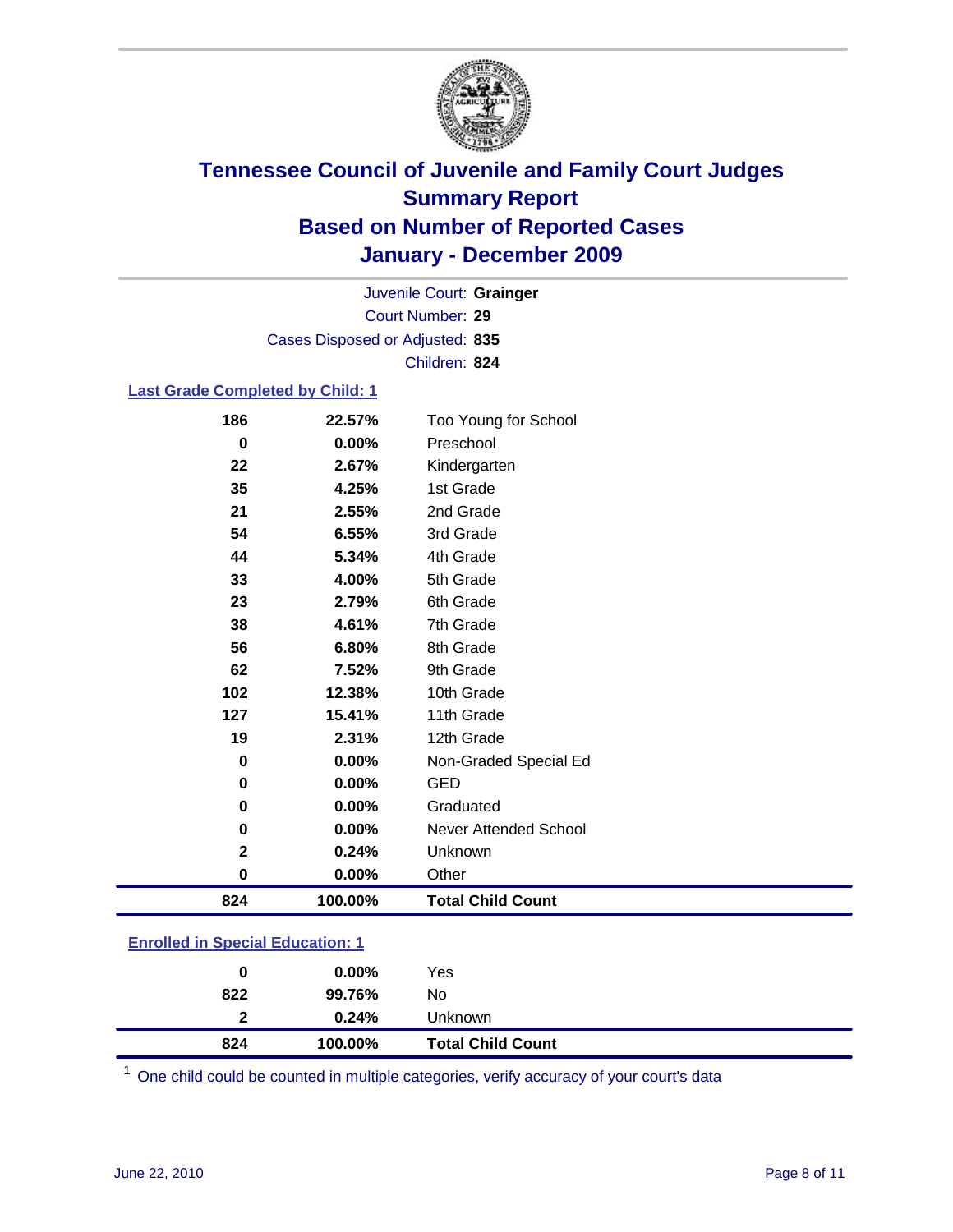

| Juvenile Court: Grainger     |                                 |                           |  |  |  |
|------------------------------|---------------------------------|---------------------------|--|--|--|
|                              | <b>Court Number: 29</b>         |                           |  |  |  |
|                              | Cases Disposed or Adjusted: 835 |                           |  |  |  |
|                              |                                 | Children: 824             |  |  |  |
| <b>Action Executed By: 1</b> |                                 |                           |  |  |  |
| 842                          | 100.00%                         | Judge                     |  |  |  |
| 0                            | $0.00\%$                        | Referee                   |  |  |  |
| $\bf{0}$                     | 0.00%                           | <b>YSO</b>                |  |  |  |
| 0                            | $0.00\%$                        | Other                     |  |  |  |
| 0                            | 0.00%                           | Unknown                   |  |  |  |
| 842                          | 100.00%                         | <b>Total Action Count</b> |  |  |  |

### **Formal / Informal Actions: 1**

| 842          | 100.00%  | <b>Total Action Count</b>                        |
|--------------|----------|--------------------------------------------------|
| 0            | $0.00\%$ | <b>Unknown</b>                                   |
| 9            | 1.07%    | Other                                            |
| 32           | 3.80%    | Case Held Open                                   |
| 16           | 1.90%    | <b>Review Concluded</b>                          |
| 382          | 45.37%   | Special Proceeding                               |
| 0            | $0.00\%$ | Charges Cleared by Transfer to Adult Court       |
|              | 0.12%    | <b>Transfer to Adult Court Hearing</b>           |
| 0            | $0.00\%$ | <b>Pretrial Diversion</b>                        |
| 0            | $0.00\%$ | Informal Adjustment                              |
| 1            | 0.12%    | <b>Complaint Substantiated Mentally III</b>      |
| 3            | 0.36%    | <b>Complaint Substantiated Abused</b>            |
| 139          | 16.51%   | <b>Complaint Substantiated Dependent/Neglect</b> |
| 99           | 11.76%   | <b>Complaint Substantiated Status Offender</b>   |
| 102          | 12.11%   | <b>Complaint Substantiated Delinquent</b>        |
| $\mathbf{2}$ | 0.24%    | Retired / Nolle Prosequi                         |
| 56           | 6.65%    | Dismissed                                        |
|              |          |                                                  |

<sup>1</sup> If different than number of Referral Reasons (842), verify accuracy of your court's data.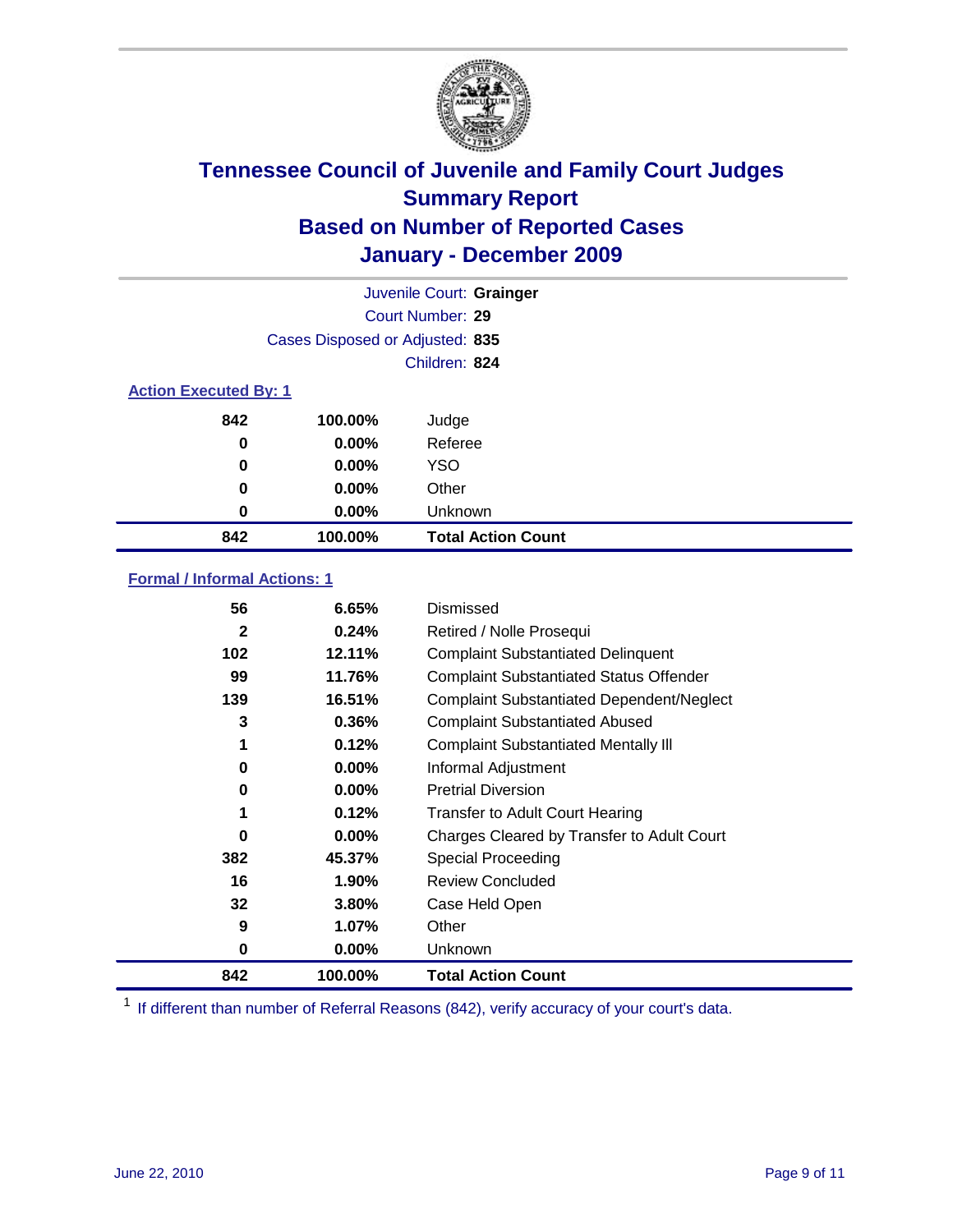

|                       |                                 | Juvenile Court: Grainger                              |
|-----------------------|---------------------------------|-------------------------------------------------------|
|                       |                                 | Court Number: 29                                      |
|                       | Cases Disposed or Adjusted: 835 |                                                       |
|                       |                                 | Children: 824                                         |
| <b>Case Outcomes:</b> |                                 | There can be multiple outcomes for one child or case. |
| 60                    | 5.72%                           | <b>Case Dismissed</b>                                 |
| 0                     | 0.00%                           | Case Retired or Nolle Prosequi                        |
| 113                   | 10.77%                          | Warned / Counseled                                    |
| 57                    | 5.43%                           | <b>Held Open For Review</b>                           |
| 2                     | 0.19%                           | Supervision / Probation to Juvenile Court             |
| 0                     | 0.00%                           | <b>Probation to Parents</b>                           |
| 1                     | 0.10%                           | Referral to Another Entity for Supervision / Service  |
| 7                     | 0.67%                           | Referred for Mental Health Counseling                 |
| 17                    | 1.62%                           | Referred for Alcohol and Drug Counseling              |
| 0                     | 0.00%                           | Referred to Alternative School                        |
| 0                     | 0.00%                           | Referred to Private Child Agency                      |
| 0                     | 0.00%                           | Referred to Defensive Driving School                  |
| 0                     | 0.00%                           | Referred to Alcohol Safety School                     |
| 32                    | 3.05%                           | Referred to Juvenile Court Education-Based Program    |
| 0                     | 0.00%                           | Driver's License Held Informally                      |
| 1                     | 0.10%                           | <b>Voluntary Placement with DMHMR</b>                 |
| 0                     | 0.00%                           | <b>Private Mental Health Placement</b>                |
| 0                     | 0.00%                           | <b>Private MR Placement</b>                           |
| 0                     | 0.00%                           | Placement with City/County Agency/Facility            |
| 0                     | 0.00%                           | Placement with Relative / Other Individual            |
| 5                     | 0.48%                           | Fine                                                  |
| 12                    | 1.14%                           | <b>Public Service</b>                                 |
| 18                    | 1.72%                           | Restitution                                           |
| 0                     | 0.00%                           | Runaway Returned                                      |
| 16                    | 1.53%                           | No Contact Order                                      |
| 17                    | 1.62%                           | Injunction Other than No Contact Order                |
| 6                     | 0.57%                           | <b>House Arrest</b>                                   |
| 0                     | 0.00%                           | <b>Court Defined Curfew</b>                           |
| 3                     | 0.29%                           | Dismissed from Informal Adjustment                    |
| 0                     | 0.00%                           | <b>Dismissed from Pretrial Diversion</b>              |
| 1                     | 0.10%                           | Released from Probation                               |
| 1                     | 0.10%                           | <b>Transferred to Adult Court</b>                     |
| 0                     | 0.00%                           | <b>DMHMR Involuntary Commitment</b>                   |